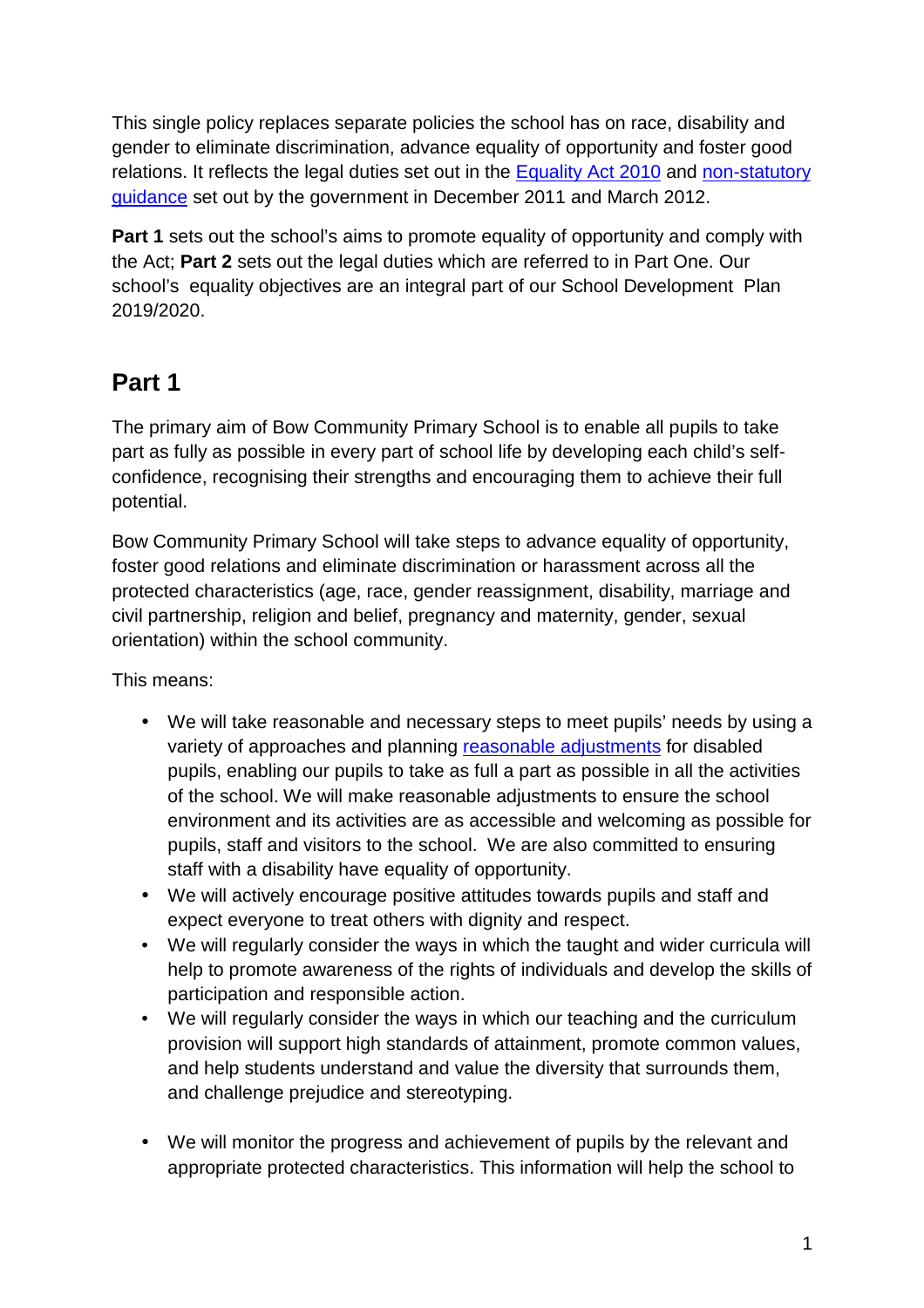ensure that individual pupils are achieving their potential, the school is being inclusive in practice, and trends are identified which inform the setting of our equality objectives in the school development plan.

- We will collect and analyse information about protected characteristics in relation to staff recruitment, retention, training opportunities and promotions to ensure all staff have equality of opportunity. We will not ask health-related questions to job applicants before offering a job, unless it relates to an intrinsic function of the work they do. We will make reasonable adjustments such as providing auxiliary aids for our disabled staff.
- Staff will ensure the curriculum is accessible to all pupils with special educational needs and disabilities (SEND) or those for whom English is not their first language. Auxiliary aids and services will be provided for them, where reasonable adjustments are required. By planning ahead, staff will ensure that all pupils are able to take part in extra-curricular activities and residential visits, and the school will monitor the uptake of these visits to ensure no one is disadvantaged on the grounds of a protected characteristic.
- We will seek the views of advisory staff and outside agencies and partnerships with other schools where this is needed. In planning the curriculum and resources the school will take every opportunity to promote and advance equality.
- Bullying and Prejudice Related Incidents will be carefully monitored and dealt with effectively. Regular training will be given to both existing and new staff to ensure that they are aware of the process for reporting and following up incidents of prejudice-related bullying (follow link to new DCC guidance).
- We expect that all staff will be role-models for equal opportunities, deal with bullying and discriminatory incidents and be able to identify and challenge prejudice and stereotyping.
- Throughout the year, the school will plan on-going events to raise awareness of equality and diversity. This may include a focus on disability, respect for other cultures, religions and beliefs, anti-homophobia/gay pride, gender equality, developing community cohesion and an understanding of the effects of discrimination. This will be set out as equality objectives in the school development plan.
- We will ensure pupil/parent/staff consultation is regularly sought in the development and review of this policy.
- We will regularly seek the views of pupils, parents, advisory staff and visitors to the school, to ensure that the school environment is as safe and accessible as possible to all school users. We will regularly review our accessibility plans.
- The school welcomes a diverse range of candidates and encourages those who are currently under-represented to join.
- We will ensure that all staff are aware of their legal duties under the Equality Act 2010, the different forms of discrimination and what 'reasonable adjustments' mean in practice.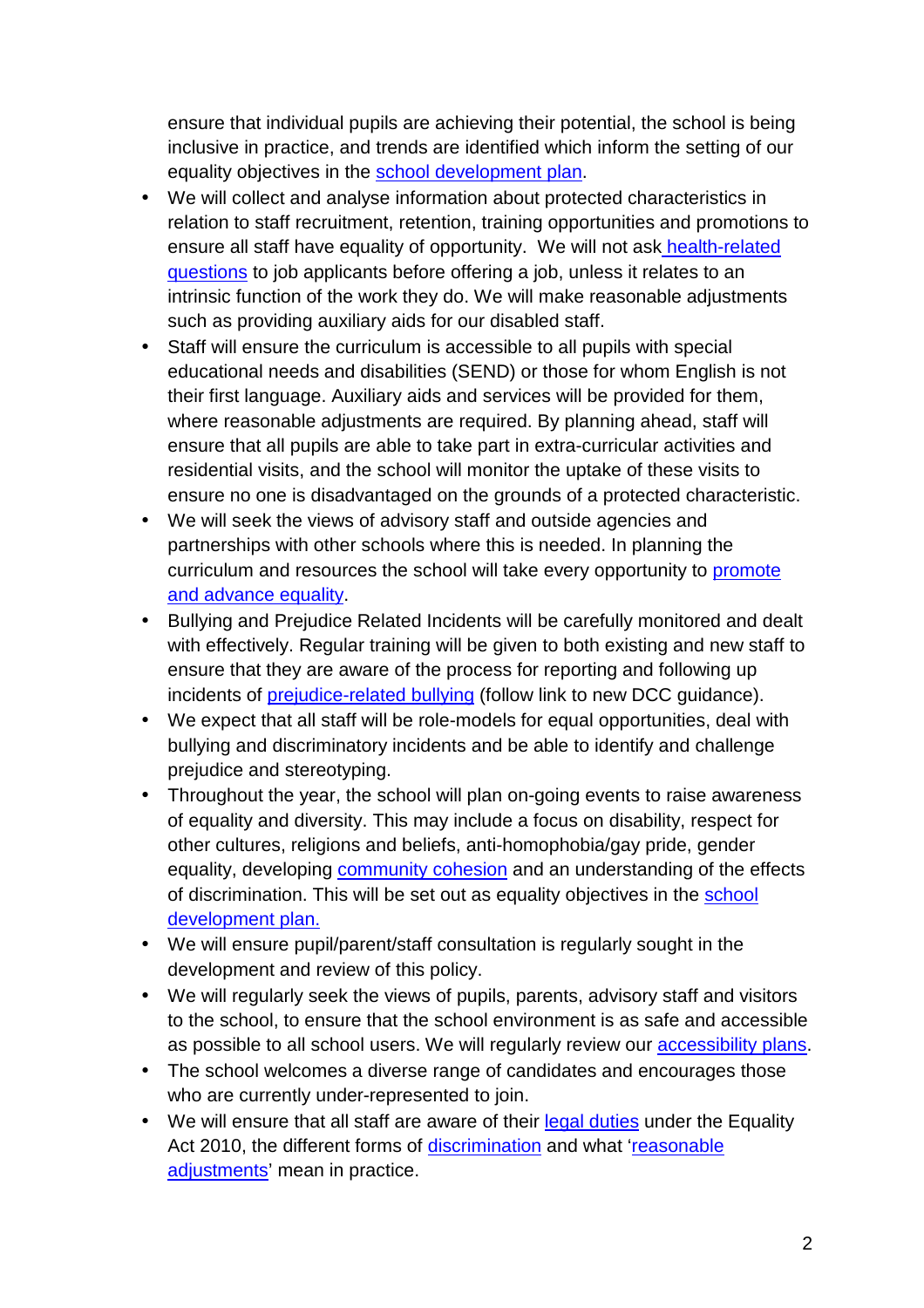- Training and awareness sessions will be set out in the school development plan.
- The school will consult with stakeholders, i.e. pupils, parents/carers, staff and relevant community groups, to establish equality objectives and draw up a plan based on information collected on protected groups and accessibility planning. These equality objectives will be reviewed and reported on annually.
- When drawing up policies, it is best practice to carry out an equality impact assessment (EIA) to ensure a policy does not, even inadvertently, disadvantage groups of pupils with protected characteristics. As a minimum, the governing body must consider to what extent a new/revised policy, practice or plan meets the Public Sector Equality Duties (eliminates discrimination, advances equality and fosters good relations for all the protected characteristics) and recommend changes/mitigations should it feel the policy, practice or plan could be improved to fulfil the Duties (DCC policies will have already had EIAs carried out).

## **Part 2**

### Our Legal Duties

Legislation relating to equality and discrimination is laid out in the Equality Act 2010.

This legislation covers employment (work), the provision of services and public functions, and education.

Employers (schools) are liable for discriminatory acts of their employees if they did not take reasonable steps to prevent such acts. Employees can be liable for acts (where an employer took reasonable steps to prevent such acts).

### **The 'Protected Characteristics' within equality law are:**

- **Age** A person of a particular age (e.g. 32 year old) or a range of ages (e.g. 18 30 year olds). Age discrimination does not apply to the provision of education, but it does apply to work.
- **Disability** A person has a disability if s/he has, or has had, a physical or mental impairment which has a substantial and long-term adverse effect on their ability to carry out normal day-to-day activities. It includes discrimination arising from something connected with their disability such as use of aids or medical conditions. HIV, multiple sclerosis and cancer are all considered as disabilities, regardless of their effect.
- **Gender reassignment** A person (usually with 'gender dysphoria') who is proposing to undergo, is undergoing or has undergone gender reassignment (the process of changing physiological or other attributes of sex, therefore changing from male to female, or female to male). 'Trans' is an umbrella term to describe people with this 'Gender Identity'. 'Intersex' or 'Third Sex' is not covered by the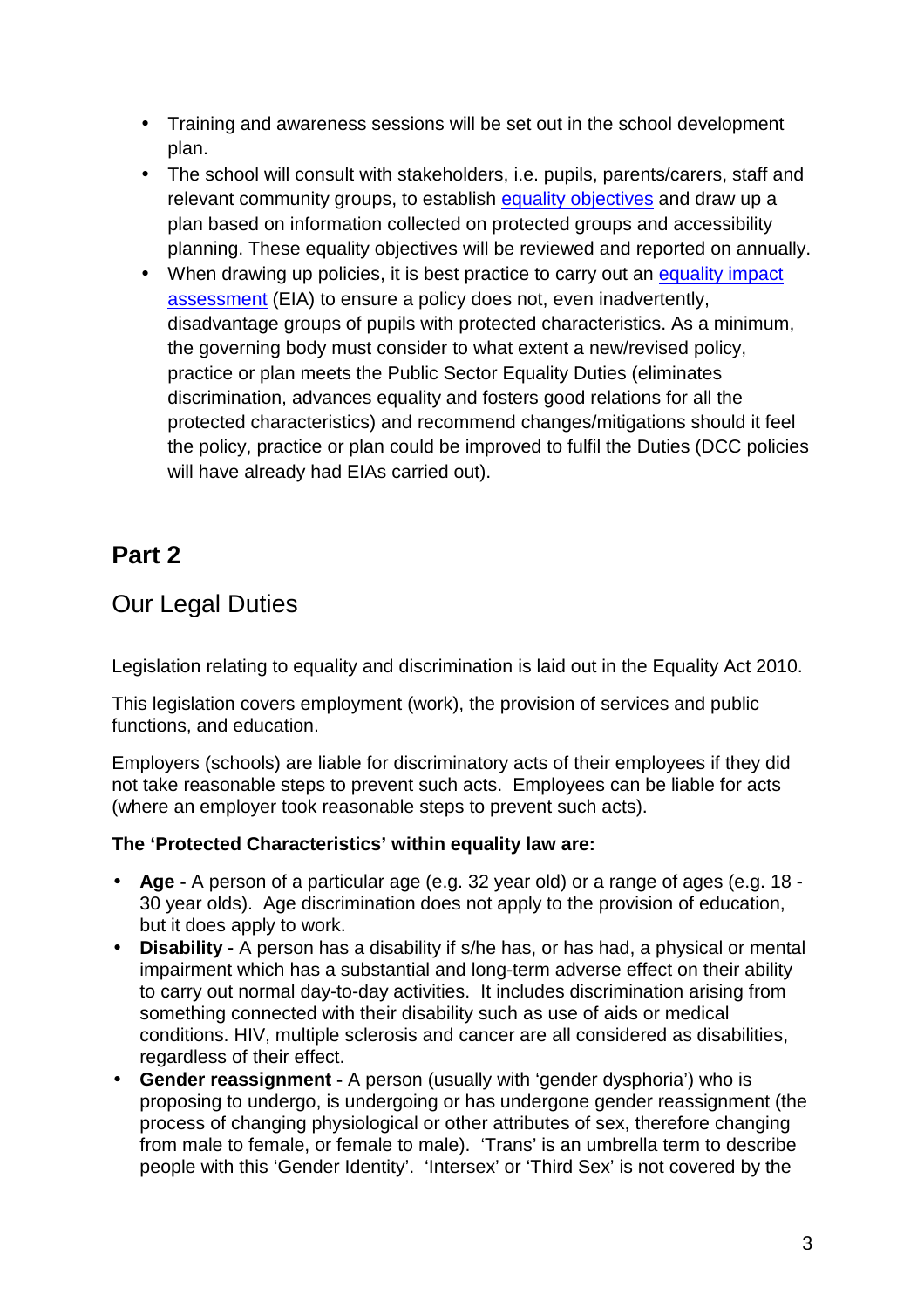Act but the school will treat Intersex children with the same degree of equality as children with gender dysphoria. Children as young as five may begin to show signs of gender dysphoria and therefore it is relevant in any school environment. (The Intercom Trust in Devon supports schools in supporting children undergoing gender reassignment).

- **Marriage and civil partnership** Marriage and civil partnership discrimination does not apply to the provision of education, but it does apply to work.
- **Pregnancy and maternity** Maternity refers to the period of 26 weeks after the birth (including still births), which reflects the period of a woman's Ordinary Maternity Leave entitlement in the employment context. In employment, it also covers (where eligible) the period up to the end of her Additional Maternity Leave.
- **Race** A person's colour, nationality, ethnic or national origin. It includes Travellers and Gypsies as well as White British people.
- **Religion and belief** Religious and philosophical beliefs including lack of belief. Generally, a belief should affect your life choices or the way you live for it to be included in the definition. Religion and belief discrimination does not prevent a school from carrying out collective worship or other curriculum-based activities, but pupils may withdraw from acts of collective worship.
- **Sex** A man or a woman.
- **Sexual orientation** A person's sexual orientation towards the same sex (lesbian or gay), the opposite sex (heterosexual) or to both sexes (bisexual). Although children may not identify as gay or lesbian when very young, promotion of sexual orientation equality is as relevant in a primary school environment as it is in a secondary school. For example, a child may have an older sibling or parent who is gay. Children may experience friends 'questioning' or 'coming out' when they are in secondary school or college. Schools with a particular religious ethos cannot discriminate against lesbian, gay or bisexual pupils.

It is also unlawful to discriminate because of the sex, race, disability, religion or belief, sexual orientation or gender reassignment of another person with whom the pupil is associated. So, for example, a school must not discriminate by refusing to admit a pupil because his parents are gay men or lesbians. It would be race discrimination to treat a white pupil less favourably because she has a black boyfriend.

### **'Prohibited Conduct' (acts that are unlawful):**

- **Direct discrimination** Less favourable treatment because of a protected characteristic.
- **Indirect discrimination** A provision, criteria or practice that puts a person at a particular disadvantage and is not a proportionate means of achieving a legitimate aim.
- **Harassment**  Conduct which has the purpose or effect of violating dignity or creating an intimidating, hostile, degrading, humiliating or offensive environment. It includes harassment by a third party (e.g. customer or contractor) in the employment context.
- **Victimisation** Subjecting a person to a detriment because of their involvement with proceedings (a complaint) brought in connection with this Act.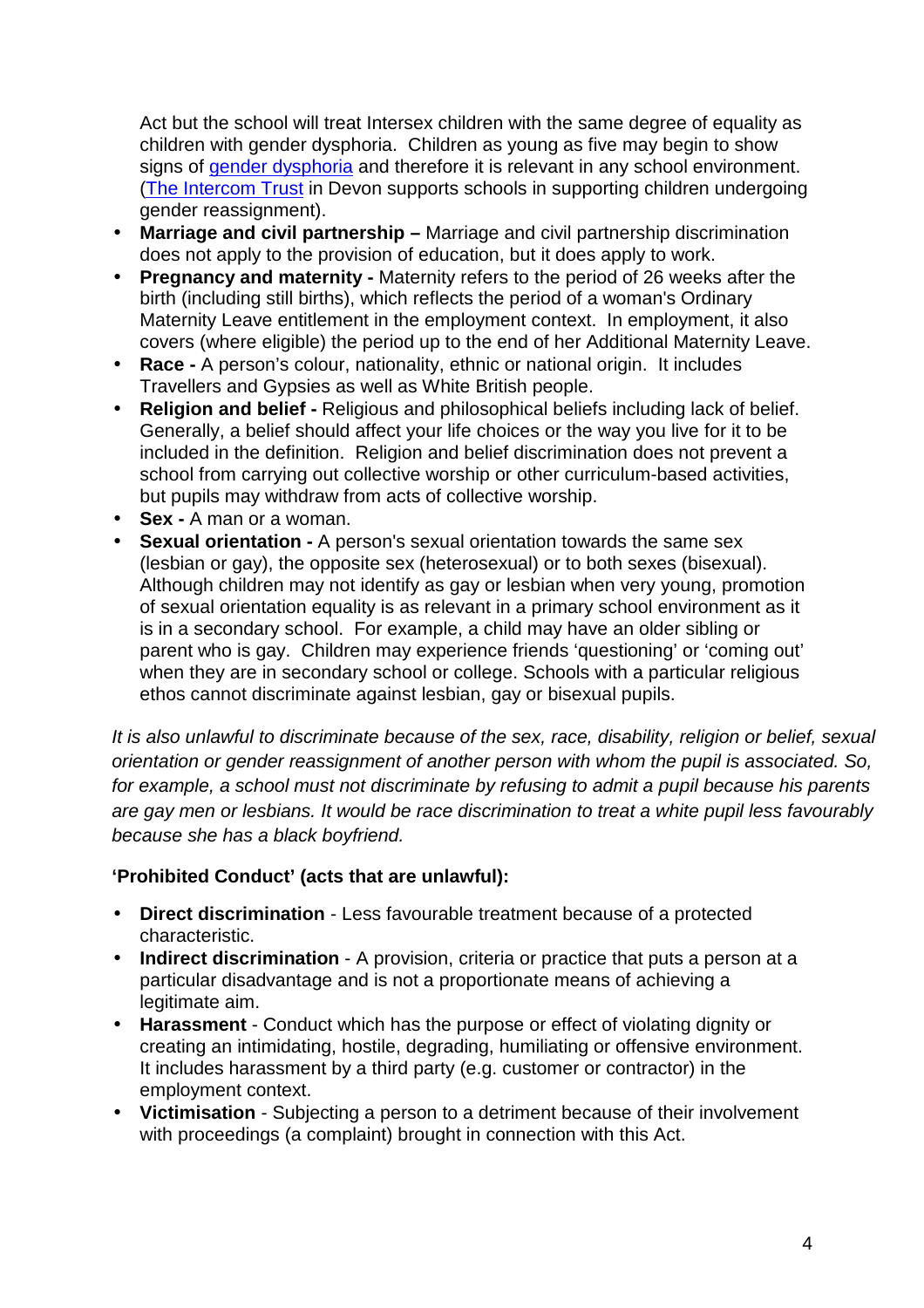- **Discrimination arising from disability**  Treating someone unfavourably because of something connected with their disability (such as periods of absence from work or medical conditions) **and failure to make reasonable adjustments.**
- **Gender re-assignment discrimination**  Not allowing reasonable absence from work for the purpose of gender-reassignment in line with normal provision such as sick leave).
- **Pregnancy/maternity related discrimination**  Unfavourable treatment because of pregnancy or maternity. It includes unfavourable treatment of a woman or girl because she is breastfeeding.
- **Discrimination by association or perception** For example, discriminating against someone because they "look gay", or because they have a gay brother; discriminating against someone because they care for a disabled relative.

Schools are allowed to treat disabled pupils more favourably than non-disabled pupils, and in some cases are required to do so, by making reasonable adjustments to put them on a more level footing with pupils without disabilities.

### **Public Sector Duties (applies to schools):**

A school must, in the exercise of its functions, give due regard to the need to (in relation to protected characteristics above):

- 1. Eliminate discrimination, harassment, victimisation and any other prohibited conduct.
- 2. Advance equality of opportunity (remove or minimise disadvantage; meet people's needs; take account of disabilities; encourage participation in public life).
- 3. Foster good relations between people (tackle prejudice and promote understanding).

In practice, 'due regard' means giving relevant and proportionate consideration to the duty, so decision makers in schools must have due regard when making a decision, developing a policy or taking an action as to whether it may have implications for people because of their protected characteristics.

### **Reasonable Adjustments and Accessibility Plans (Schedule 10)**

Schools are required to:

- Take reasonable steps to avoid disadvantage caused by a provision, criteria or practice or a physical feature that puts a disabled person at a substantial disadvantage compared to a non-disabled person. This involves removing or avoiding a physical feature, for example steps and lifts.
- Take reasonable steps to provide auxiliary aids/services.
- Provide information in an accessible format.
- Develop and implement (by allocating appropriate resources) Accessibility Plans which will
	- Increase disabled pupils' access to the school curriculum
	- Improve the physical environment
	- Improve provision of information.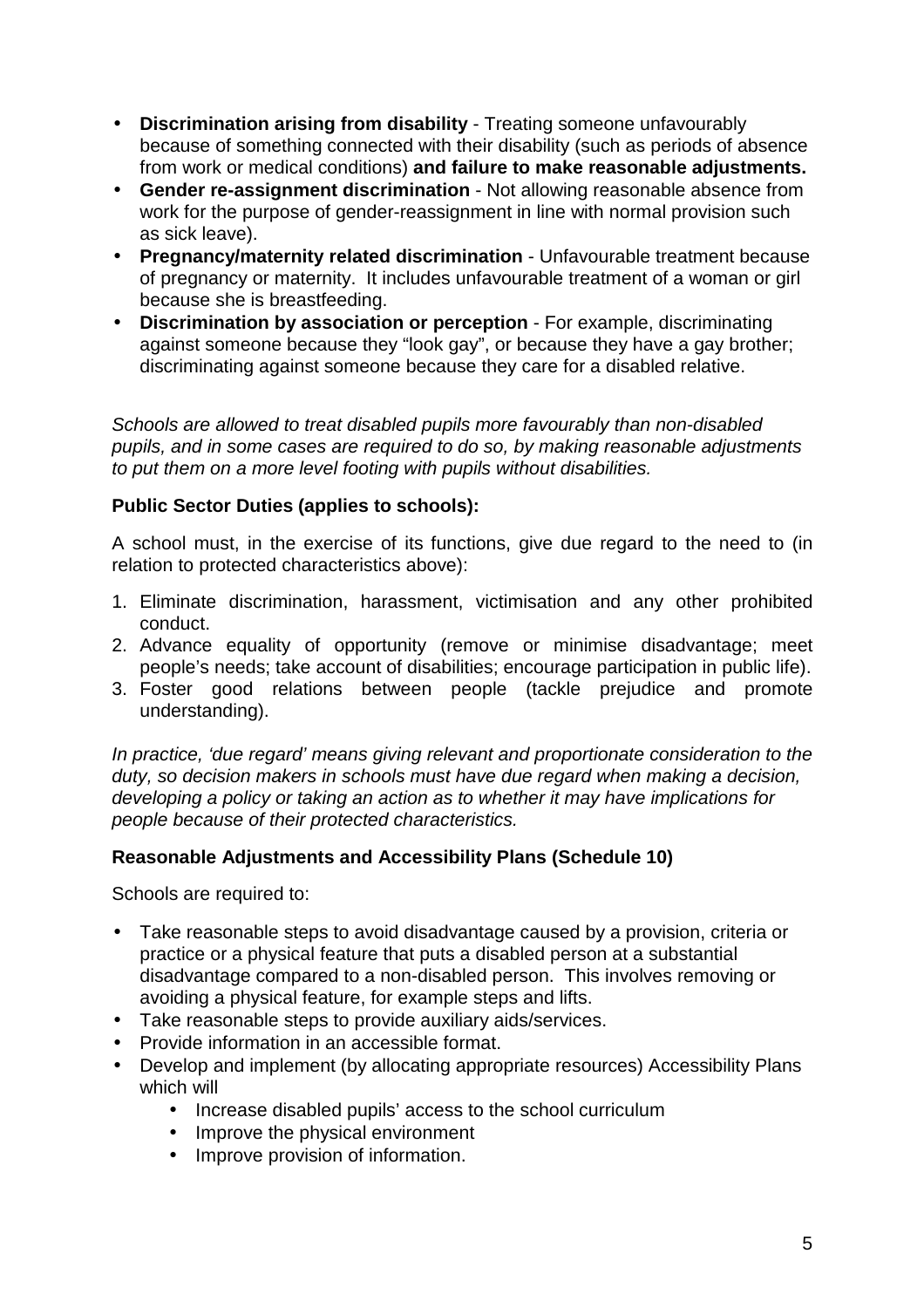The duty is an anticipatory and continuing one that schools owe to disabled pupils generally, regardless of whether the school knows that a particular pupil is disabled or whether the school currently has disabled pupils. The school will need to plan ahead for the reasonable adjustments that it may need to make, working with the **relevant admissions authority** as appropriate.

### **For more information download guidance from the DfE:**

http://www.education.gov.uk/aboutdfe/policiesandprocedures/equalityanddiversity/a0 064570/the-equality-act-2010

### and **Equality Human Rights website:**

http://www.equalityhumanrights.com which includes the guidance for education providers (schools)

or Devon County Council at http://www.devon.gov.uk/equalitylegislation.htm

The Education and Inspections Act 2006 introduced a duty on all maintained schools in England to promote community cohesion.

Aspects of educational legislation have also promoted equal opportunities, for example the Education Act includes a duty for local authorities to educate children with special educational needs in mainstream schools wherever possible.

### **Responsibilities**

### **Governing Body**

- Ensure that the school complies with equality-related legislation.
- Ensure that the policy and its procedures are implemented by the Headteacher.
- Ensure all other school policies promote equality.
- Give due regard to the Public Sector Equality Duty when making decisions.

### **Headteacher**

- Implement the policy and its related procedures.
- Make all staff aware of their responsibilities and provide training as appropriate to enable them to effectively deliver this policy.
- Take appropriate action in any case of actual or potential discrimination.
- Ensure that all staff understand their duties regarding recruitment and providing reasonable adjustments to staff. It is unlawful for an employer to enquire about the health of an applicant for a job until a job offer has been made, unless the questions are specifically related to an intrinsic function of the work - for example ensuring that applicants for a PE teaching post have the physical capability to carry out the duties. Schools should no longer require job applicants to complete a generic health questionnaire. Neither should a school seek out past sickness records until they have made a job offer.
- Ensure that all staff and pupils are aware of the process for reporting and following up bullying and prejudice-related incidents.

### **All staff**

• Enact this policy, its commitments and procedures, and their responsibilities associated with this policy.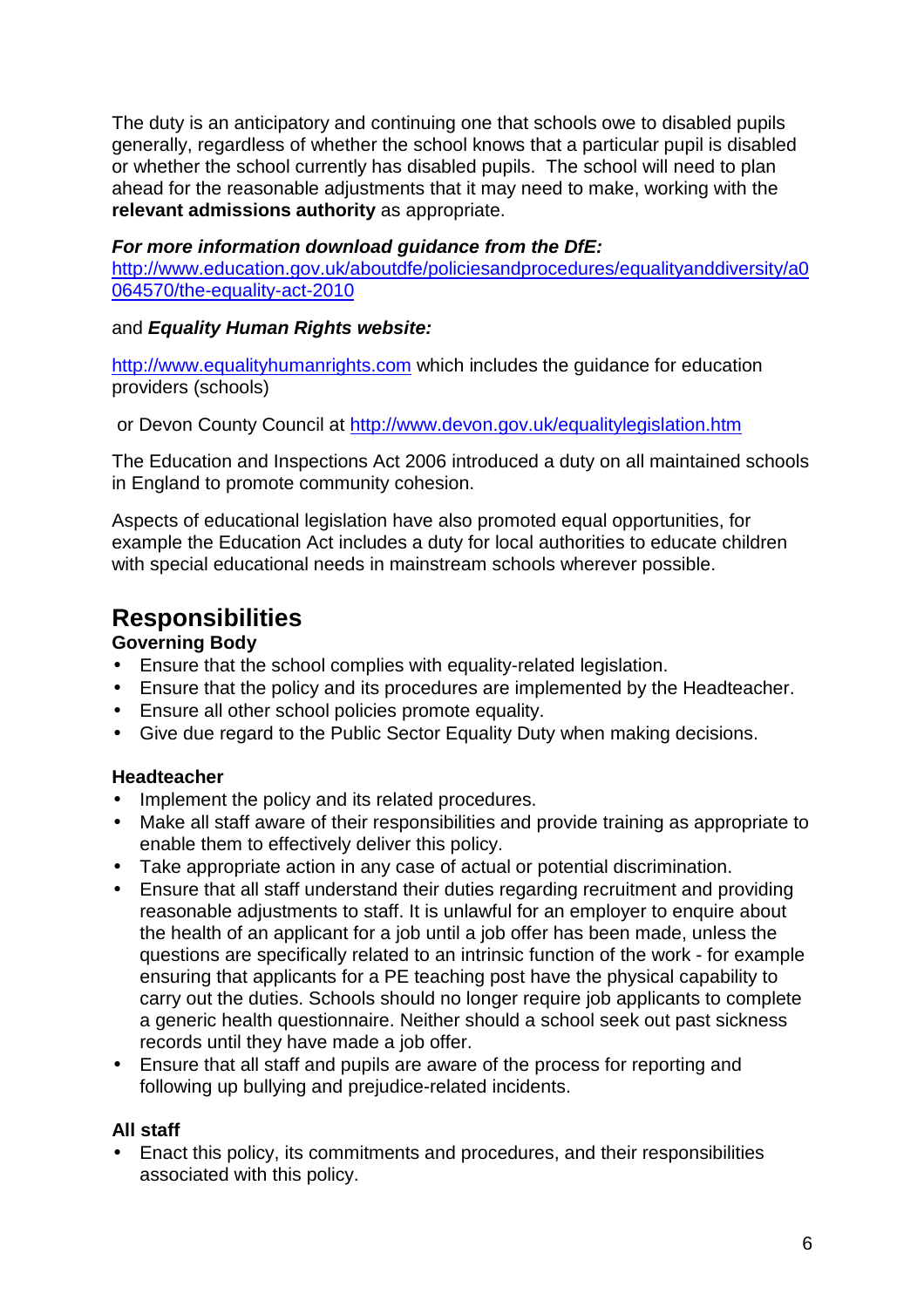- Deal with bullying and discriminatory incidents, and know how to identify and challenge prejudice and stereotyping.
- Promote equality and good relations and not discriminate on any grounds.
- Attend such training and information opportunities as necessary to enact this policy and keep up to date with equality legislation.
- To be models of equal opportunities through their words and actions.

#### **Pupils**

• Refrain from engaging in discriminatory behaviour or any other behaviour that contravenes this policy.

### **Visitors (e.g. parent helpers, contractors)**

- To be aware of, and comply with, the school's equality policy.
- To refrain from engaging in discriminatory behaviour (for example, racist language) on school premises.

## **Appendix**

#### **Definitions**

| <b>Equality</b>  | This is more clearly defined as equality of opportunity and<br>outcome, rather than equality of treatment. This means treating<br>people fairly and according to their needs as some people may<br>need to be treated differently in order to achieve an equal<br>outcome.                  |
|------------------|---------------------------------------------------------------------------------------------------------------------------------------------------------------------------------------------------------------------------------------------------------------------------------------------|
| Inclusive        | Making sure everyone can participate, whatever their<br>background or circumstances.                                                                                                                                                                                                        |
| <b>Diversity</b> | Recognising that we are all different. Diversity is an outcome of<br>equality and inclusion.                                                                                                                                                                                                |
| Cohesion         | People from different backgrounds getting on well together<br>(good community relations). There is a shared vision and sense<br>of purpose or belonging. Diversity is valued. Relationships are<br>strong, supportive and sustainable. Cohesion is an outcome of<br>equality and inclusion. |
| Community        | From the school's perspective, the term "community" has a<br>number of meanings:                                                                                                                                                                                                            |
|                  | The school community $-$ the students we serve, their families<br>$\bullet$<br>and the school's staff.                                                                                                                                                                                      |